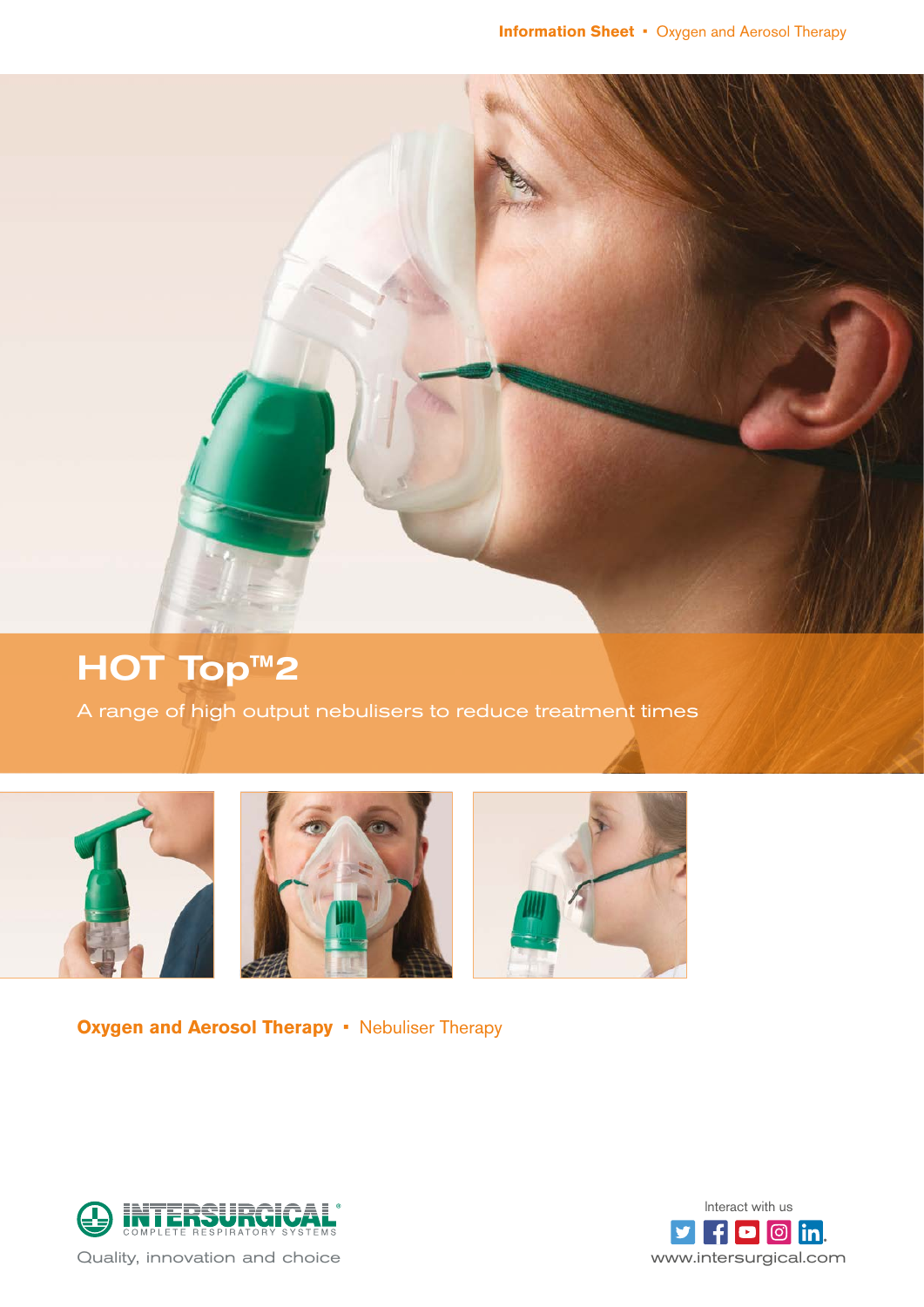

## HOT Top™2 nebuliser

The HOT Top2 nebuliser is a new design of "open" nebuliser incorporating twin entrainment ports resulting in high output flows which in turn result in reduced treatment times and improved patient compliance.

In addition the HOT Top2 nebuliser incorporates a number of improved features. These include the graduated nebuliser drug cup, which provides guidance on how much drug is left in the nebuliser and a quick-release fitting which enables the nebuliser to be attached and detached with a quarter turn. This speeds up the refilling process and provides a more reliable seal between the cup and the nebuliser body.

The HOT Top2 nebuliser is designed to deliver drugs for tracheobronchial deposition. At an optimum driving gas flow of 8 L/min, 78% of the volume output will comprise particles of less than 5 microns in diameter with a Mass Median Diameter (MMD) of 2.8 microns.

At the lower driving gas flow of 6 L/min the performance is equivalent to a conventional "closed" nebuliser making it suitable for use with compressors, which typically have lower flow outputs<sup>1</sup>.



### Secure tube connection

#### Sure-Loc™ base

HOT Top2 nebulisers are also available with a Sure-Loc base, when used with Intersurgical Sure-Loc tube & adaptor this system provides secure connections, preventing accidental tube disconnections from the nebuliser and the flow meter.

The oxygen tube screws onto the nebuliser base and the other end is connected to the flow meter with an adaptor.

The Sure-Loc tubing can also be used on a standard nebuliser spigot and Sure-Loc nebulisers will also accept standard tubing.

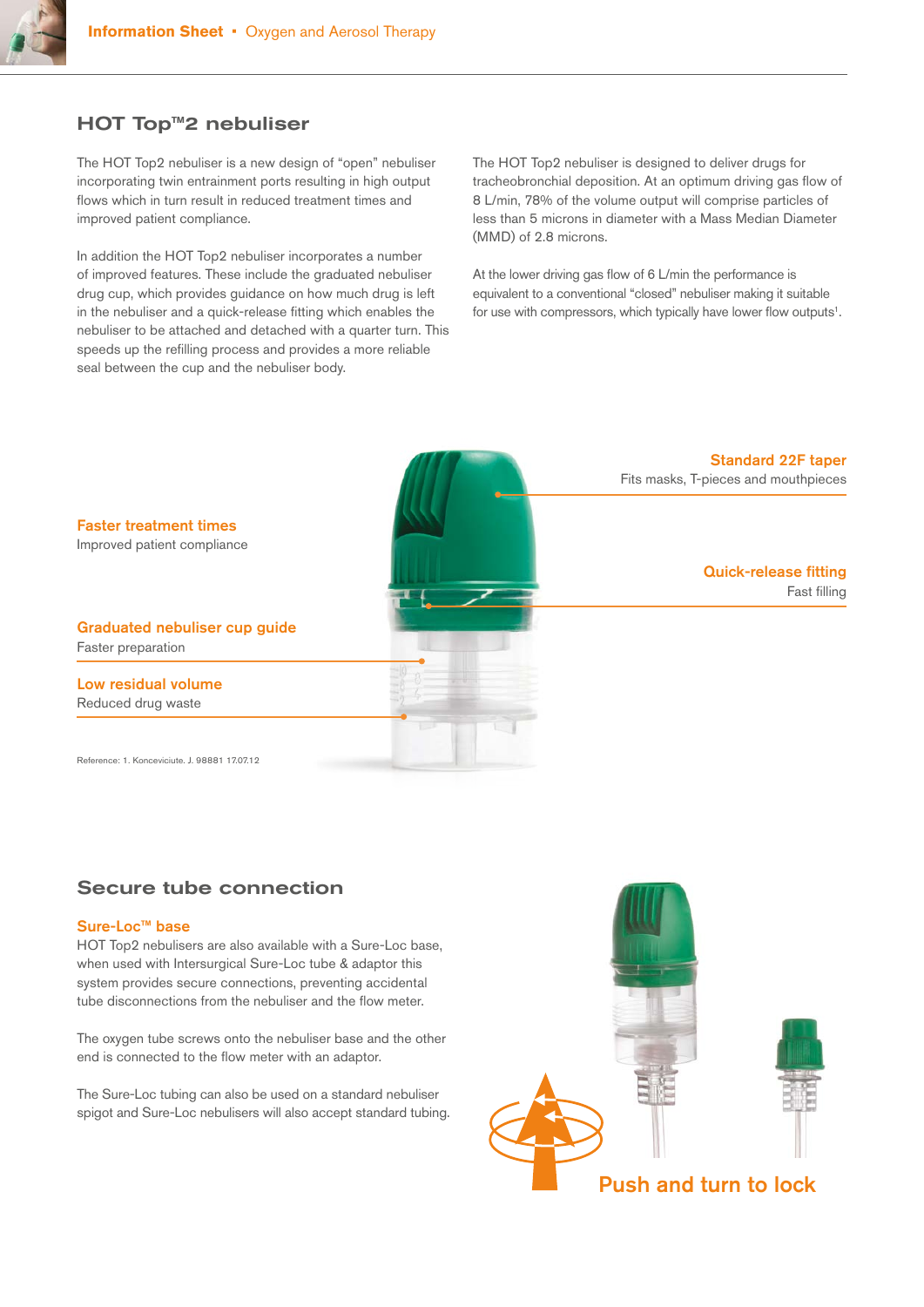

## HOT Top<sup>™</sup>2 nebuliser, Intersurgical EcoLite<sup>™</sup> mask kit

## Welcome to the Comfort Zone

The unique design and materials used to manufacture the Intersurgical EcoLite mask provides improved patient comfort and a reduced environmental impact.

## Comfortable for the Patient

Improved patient comfort has been key to the development of the Intersurgical EcoLite mask. The latest manufacturing technology has enabled us to combine two non-PVC materials in the same product, the polypropylene material forming the body of the Intersurgical EcoLite mask is clear, lightweight and rigid enough to maintain the masks shape, whilst the second softer TPE material is utilised in the seal, which is in contact with the patients face.

## Comfortable for the Environment

The Intersurgical EcoLite mask is an important part of our Eco range, designed as part of our ongoing focus on sustainable development. Various groups have questioned the use of PVC in medical products and its impact on the environment. The utilisation of alternative materials has resulted in the elimination of PVC from the Intersurgical EcoLite mask, reducing the environmental impact.

[Video available at www.intersurgical.com](http://www.intersurgical.com/products/oxygen-and-aerosol-therapy/hot-top2-nebuliser#videos)



#### Incurved nose seal

Conforms to different nose shapes designed to prevent aerosolised drug entering patient's eyes

#### No metal nose clip

MRI compatible





More about

[www.intersurgical.com/info/eco](http://www.intersurgical.com/info/eco)

Soft face seals Increased patient comfort

#### Elastic can be positioned under or over the ears

Below ear position eliminates trauma to top of ears

A choice of "under chin" or "on chin" positions Provides a better fit on a wider range of patient face shapes